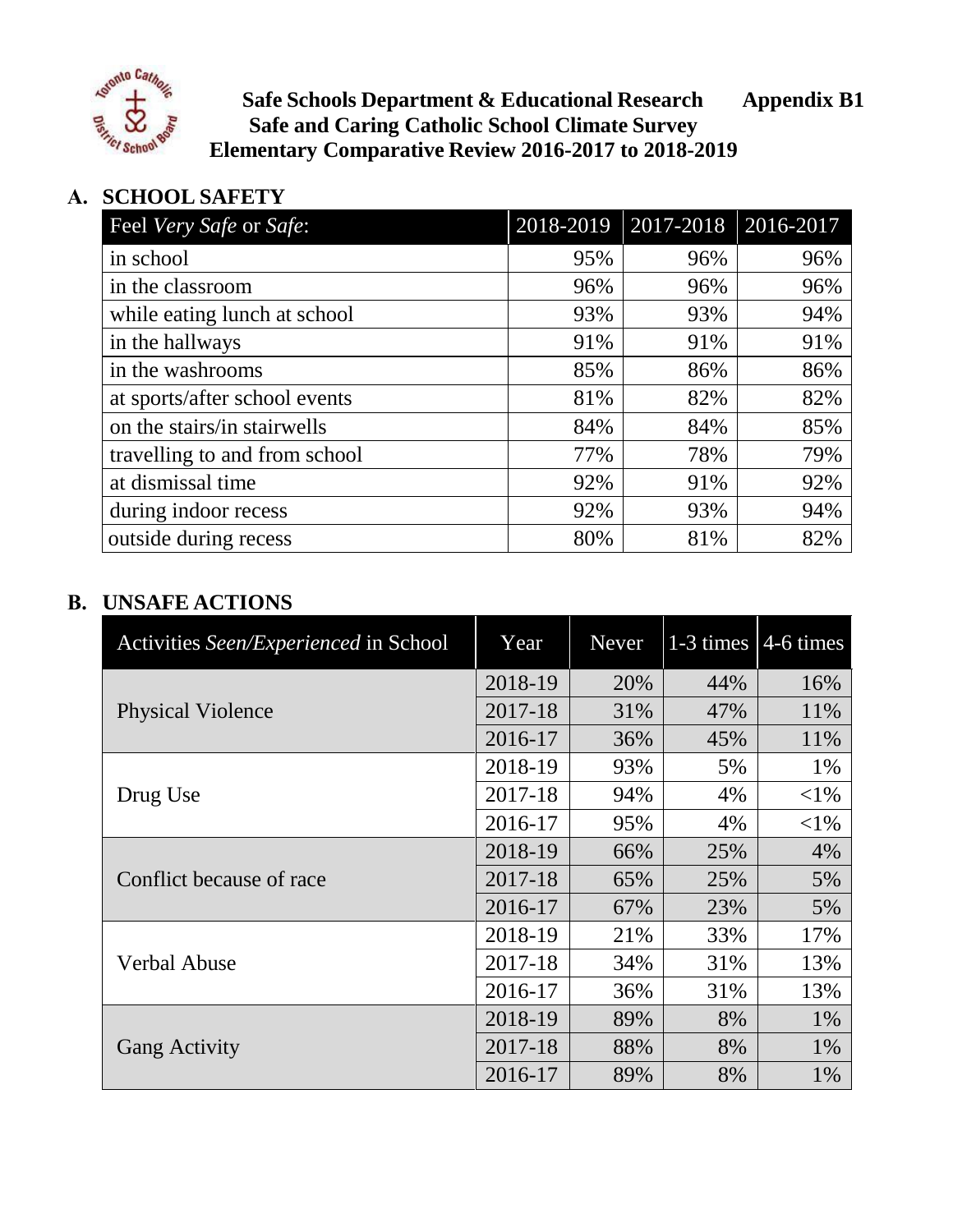| Activities Witnessed/Experienced in<br>school            | Year    | <b>Never</b> | $1-3$ times | $4-6$ times |
|----------------------------------------------------------|---------|--------------|-------------|-------------|
|                                                          | 2018-19 | 86%          | 12%         | 1%          |
| Weapons                                                  | 2017-18 | 85%          | 13%         | 1%          |
|                                                          | 2016-17 | 86%          | 12%         | 1%          |
|                                                          | 2018-19 | 59%          | 30%         | 6%          |
| Theft, stealing                                          | 2017-18 | 60%          | 28%         | 6%          |
|                                                          | 2016-17 | 61%          | 28%         | 6%          |
| Harassment based on sexual<br>orientation (Grade 8 only) | 2018-19 | 82%          | 12%         | 2%          |
|                                                          | 2017-18 | 85%          | 11%         | 2%          |
|                                                          | 2016-17 | 86%          | 10%         | 2%          |

|                                           | Year    |     | Never $ 1-3 \times  4-6 \times  $ |    |
|-------------------------------------------|---------|-----|-----------------------------------|----|
| Since September, how many                 | 2018-19 | 67% | 21\%                              | 6% |
| times have you been bullied at<br>school? | 2017-18 | 67% | 21%                               | 6% |
|                                           | 2016-17 | 67% | 22%                               | 6% |

*The percentages reported in the next two questions are for a subset of students - only those students who experienced being bullied at school (n = 3552 or 33% in 2018-2019).*

| Since September, in what way(s) have you been bullied at<br>school? You may choose more than one | 2018-<br>2019 | $2017 -$<br>2018 | $2016-$<br>2017 |
|--------------------------------------------------------------------------------------------------|---------------|------------------|-----------------|
| Verbal                                                                                           | 85%           | 88%              | 87%             |
| Physical                                                                                         | 35%           | 25%              | 24%             |
| Social                                                                                           | 44%           | 47%              | 46%             |
| Cyber                                                                                            | 17%           | 16%              | 15%             |
| Sexual (e.g. inappropriate touching or comments)<br>(Grade 8 only)                               | 13%           | 12%              | 11%             |

|                                                                                      | Year    | Yes. |
|--------------------------------------------------------------------------------------|---------|------|
| Since September, have you told another 2018-19<br>person about <i>being bullied?</i> |         | 67%  |
|                                                                                      | 2017-18 | 71%  |
|                                                                                      | 2016-17 | 71%  |

|                                                                               | Year    | Yes |
|-------------------------------------------------------------------------------|---------|-----|
| Since September, have you seen<br>another student being bullied at<br>school? | 2018-19 | 59% |
|                                                                               | 2017-18 | 62% |
|                                                                               | 2016-17 | 60% |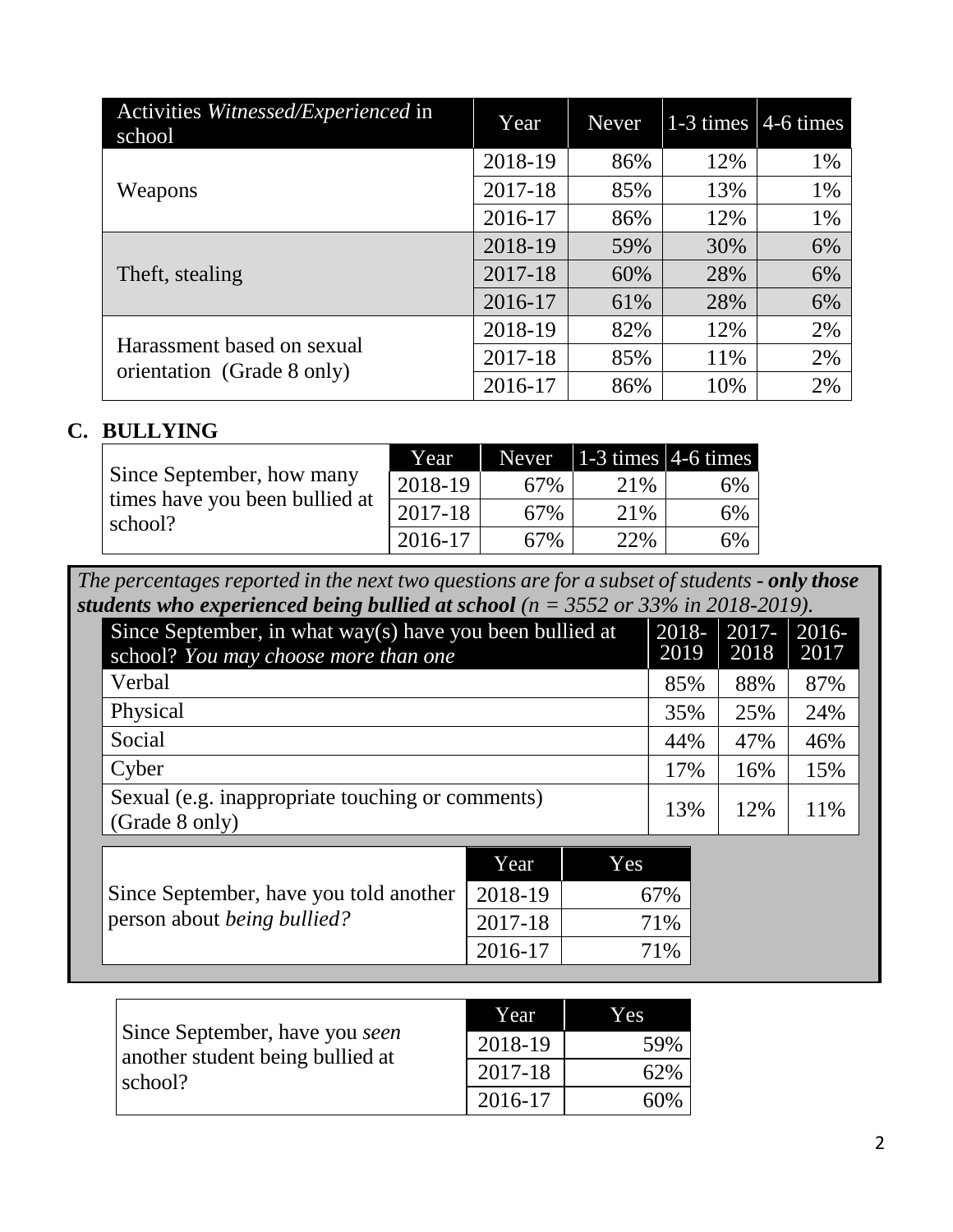*The percentages reported in the next two questions are for a subset of students – only those students who saw bullying at school (n = 6,317 or 59% in 2018-2019).*

| Since September, in what form(s) of bullying have you<br>seen? You may choose more than one. | 2018-<br>2019 | $2017 -$<br>2018 | $2016 -$<br>2017 |
|----------------------------------------------------------------------------------------------|---------------|------------------|------------------|
| Verbal                                                                                       | 90%           | 90%              | 90%              |
| Physical                                                                                     | 62%           | 48%              | 45%              |
| Social                                                                                       | 58%           | 58%              | 57%              |
| Cyber                                                                                        | 27%           | 27%              | 26%              |
| Sexual (e.g. inappropriate touching or comments)<br>(Grade 8 only)                           | 17%           | 15%              | 16%              |
| $\sqrt{2}$<br>$\overline{\phantom{a}}$                                                       |               |                  |                  |

Since September, did you tell anyone about the bullying you *saw*?

| Year    | Yes |
|---------|-----|
| 2018-19 | 63% |
| 2017-18 | 50% |
| 2016-17 | 48% |
|         |     |

| How much                       | Year    | A large problem | A medium<br>problem | A small problem<br>or Not a problem |
|--------------------------------|---------|-----------------|---------------------|-------------------------------------|
| of a problem<br>do you think   | 2018-19 | 15%             | 27%                 | 56%                                 |
| bullying is in<br>your school? | 2017-18 | 15%             | 27%                 | 56%                                 |
|                                | 2016-17 | 14%             | 25%                 | 59%                                 |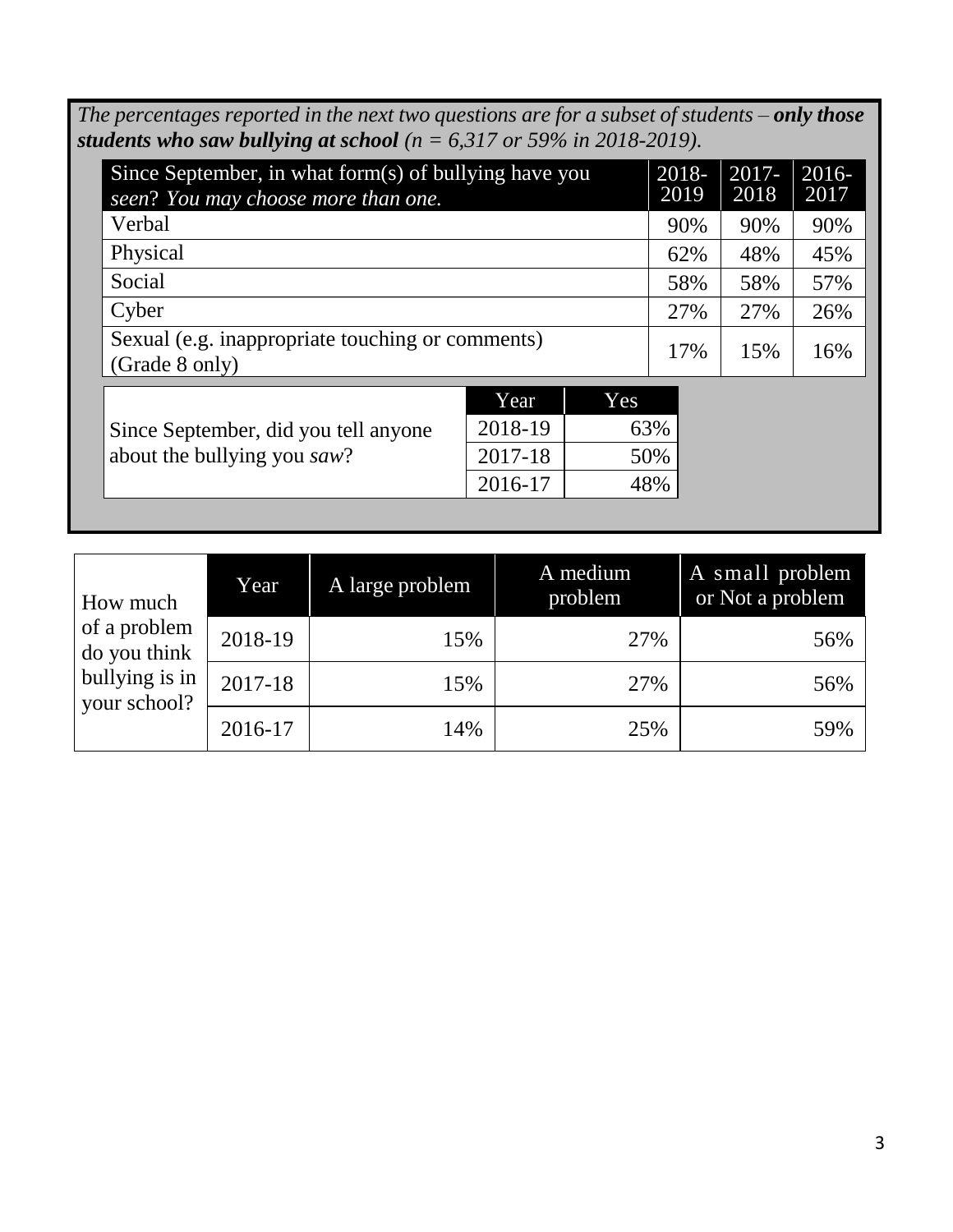

**Safe Schools and Educational Research Departments Appendix B2 Safe Schools Survey Secondary Comparative Review 2016-2017 to 2018-2019**

# **A. SCHOOL SAFETY**

| Feel Very Safe or Safe        | 2018-2019 | 2017-2018 | 2016-2017 |
|-------------------------------|-----------|-----------|-----------|
| in school                     | 93%       | 92%       | 91%       |
| in the classroom              | 95%       | 95%       | 93%       |
| in the cafeteria/lunch time   | 91%       | 90%       | 88%       |
| in the hallways               | 90%       | 90%       | 87%       |
| in the washrooms              | 85%       | 86%       | 83%       |
| at sports/after school events | 94%       | 93%       | 90%       |
| on the stairs/in stairwells   | 91%       | 90%       | 87%       |
| travelling to and from school | 85%       | 86%       | 82%       |
| at dismissal time             | 91%       | 91%       | 88%       |
| in the parking lot            | 81%       | 80%       | 76%       |

| Activities Witnessed/Experienced in<br>School | Year    | Never | $1-3$ times | $4-6$ times |
|-----------------------------------------------|---------|-------|-------------|-------------|
|                                               | 2018-19 | 58%   | 35%         | 4%          |
| <b>Physical Violence</b>                      | 2017-18 | 55%   | 35%         | 4%          |
|                                               | 2016-17 | 54%   | 35%         | 5%          |
|                                               | 2018-19 | 58%   | 24%         | 6%          |
| Drug Use                                      | 2017-18 | 62%   | 22%         | 6%          |
|                                               | 2016-17 | 60%   | 21%         | 6%          |
|                                               | 2018-19 | 73%   | 20%         | 3%          |
| Inter-racial Conflict                         | 2017-18 | 71%   | 20%         | 4%          |
|                                               | 2016-17 | 69%   | 21%         | 4%          |
|                                               | 2018-19 | 41%   | 34%         | 10%         |
| <b>Verbal Abuse</b>                           | 2017-18 | 40%   | 32%         | 10%         |
|                                               | 2016-17 | 38%   | 33%         | 10%         |
|                                               | 2018-19 | 81%   | 13%         | 2%          |
| <b>Gang Activity</b>                          | 2017-18 | 78%   | 15%         | 3%          |
|                                               | 2016-17 | 79%   | 13%         | 2%          |
| Weapons                                       | 2018-19 | 83%   | 13%         | 2%          |
|                                               | 2017-18 | 81%   | 15%         | 2%          |
|                                               | 2016-17 | 81%   | 13%         | 2%          |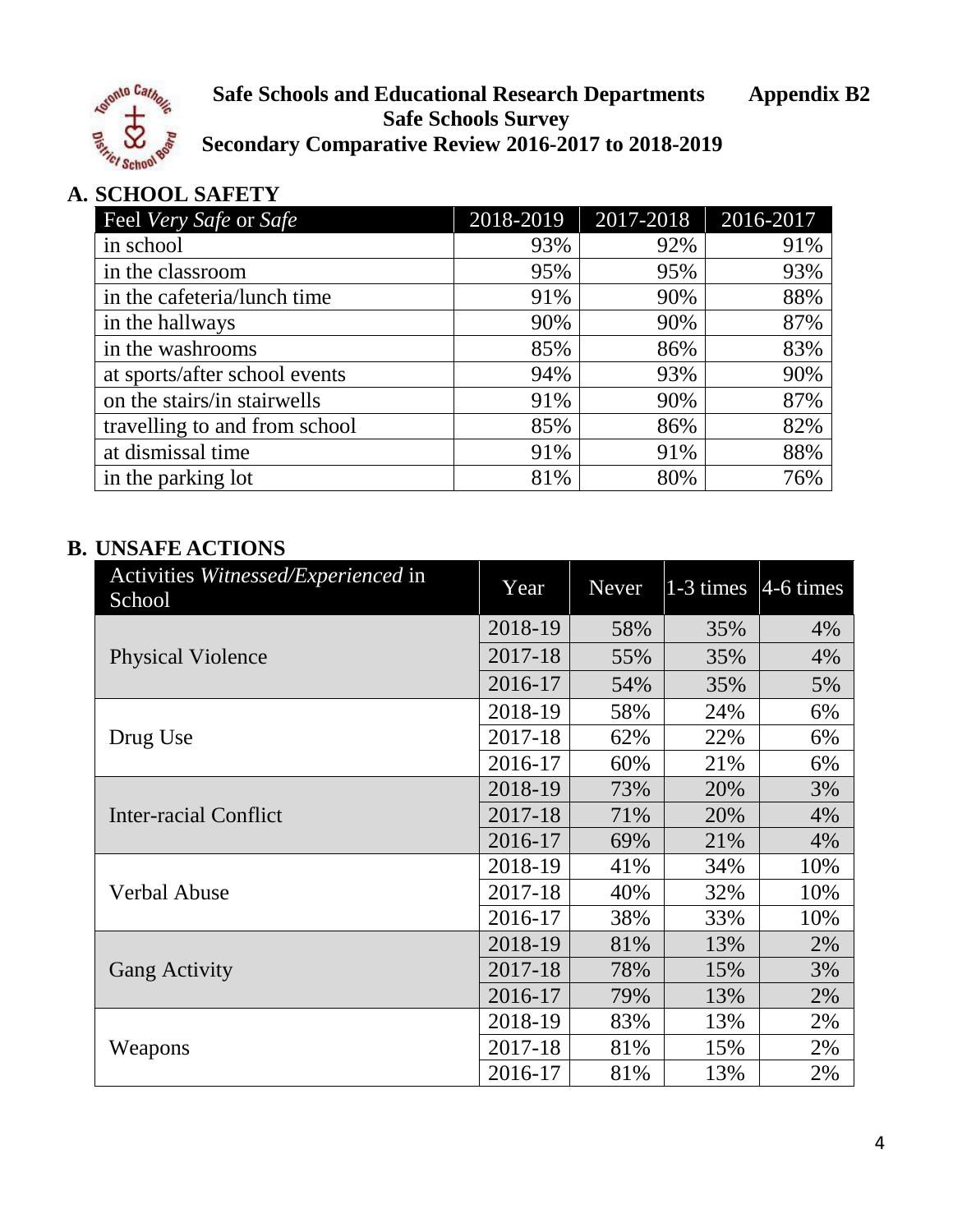| Activities Witnessed/Experienced in<br>School | Year    | Never | 1-3 times 4-6 times |    |
|-----------------------------------------------|---------|-------|---------------------|----|
|                                               | 2018-19 | 71%   | 22%                 | 3% |
| <b>Theft</b>                                  | 2017-18 | 67%   | 24%                 | 4% |
|                                               | 2016-17 | 66%   | 23%                 | 4% |
|                                               | 2018-19 | 81%   | 15%                 | 2% |
| <b>Relationship Violence</b>                  | 2017-18 | 79%   | 16%                 | 2% |
|                                               | 2016-17 | 77%   | 16%                 | 2% |
|                                               | 2018-19 | 83%   | 12%                 | 2% |
| Harassment based on sexual orientation        | 2017-18 | 83%   | 12%                 | 2% |
|                                               | 2016-17 | 81%   | 12%                 | 2% |
|                                               | 2018-19 | 83%   | 12%                 | 2% |
| <b>Alcohol Use</b>                            | 2017-18 | 83%   | 11%                 | 2% |
|                                               | 2016-17 | 80%   | 11%                 | 3% |

|                      | Year    | Never <sub>1</sub> | 1-3 times | 4-6 times |
|----------------------|---------|--------------------|-----------|-----------|
| Since September, how | 2018-19 | 86%                | 10%       | 1%        |
| often have you been  | 2017-18 | 84%                | 11%       | 2%        |
| bullied?             | 2016-17 | 84%                | 1%        | 2%        |

*The percentages reported in the next two questions are for a subset of students – only those students who experienced being bullied at school (n=691 or 14% in 2018-19).* 

| Since September, what form $(s)$ of bullying have | 2018- | $2017 -$ | $2016 -$ |
|---------------------------------------------------|-------|----------|----------|
| you experienced? You may choose more than one.    | 2019  | 2018     | 2017     |
| Verbal                                            | 86%   | 83%      | 85%      |
| Physical                                          | 23%   | 26%      | 25%      |
| Social                                            | 50%   | 50%      | 48%      |
| Cyber                                             | 29%   | 30%      | 31%      |
| Sexual (e.g., inappropriate touching or comments) | 17%   | 15%      | 15%      |

|                                                                          | Year    | Yes |
|--------------------------------------------------------------------------|---------|-----|
| Since September, have you<br>told another person about<br>being bullied? | 2018-19 | 49% |
|                                                                          | 2017-18 | 20% |
|                                                                          | 2016-17 | 19% |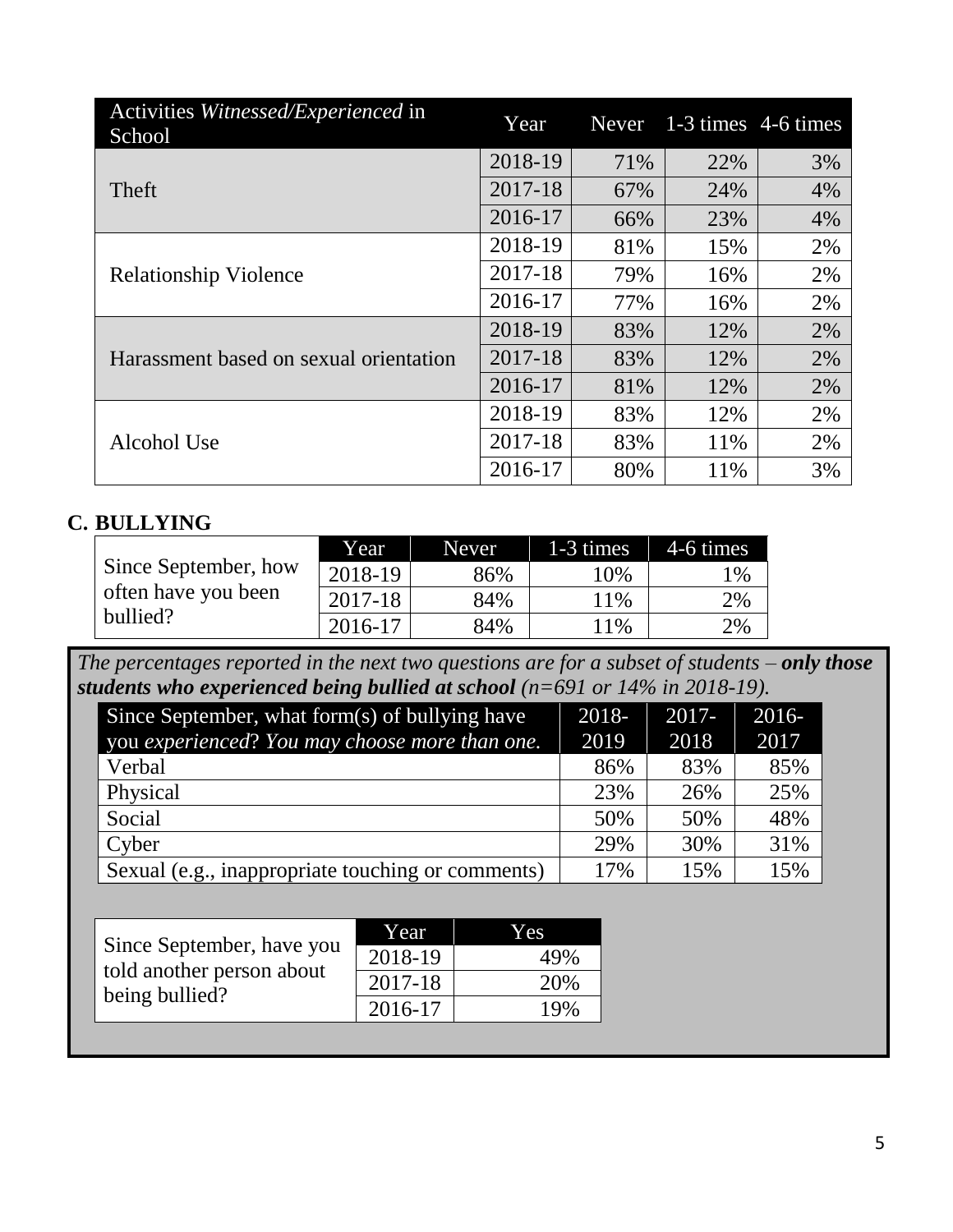| Since September, have you     | Year    | Yes. |
|-------------------------------|---------|------|
| ever <i>witnessed</i> another | 2018-19 | 33%  |
| student being bullied at      | 2017-18 | 34%  |
| school?                       | 2016-17 | 35%  |

*The percentages reported in the next two questions are for a subset of students – only those students who witnessed bullying at school (n=1662 or 33% in 2018-2019).*

| Since September, what form(s) of bullying have you | 2018- | $2017 -$ | $2016 -$ |
|----------------------------------------------------|-------|----------|----------|
| witnessed? You may choose more than one.           | 2019  | 2018     | 2017     |
| Verbal                                             | 88%   | 88%      | 89%      |
| Physical                                           | 40%   | 43%      | 43%      |
| Social                                             | 57%   | 58%      | 60%      |
| Cyber                                              | 37%   | 39%      | 42%      |
| Sexual (e.g., inappropriate touching or comments)  | 18%   | 18%      | 17%      |

| Since September, did | Year    | Y es |
|----------------------|---------|------|
| you report any form  | 2018-19 | 19%  |
| of bullying you      | 2017-18 | 16%  |
| witnessed?           | 2016-17 | 16%  |

| How much of a                        | Year    | A Large<br>Problem | A Medium<br>Problem | A Small problem<br>or Not a Problem |
|--------------------------------------|---------|--------------------|---------------------|-------------------------------------|
| problem do you                       | 2018-19 | 9%                 | 18%                 | 72%                                 |
| think bullying is<br>in your school? | 2017-18 | 10%                | 16%                 | 68%                                 |
|                                      | 2016-17 | 11%                | 17%                 | 70%                                 |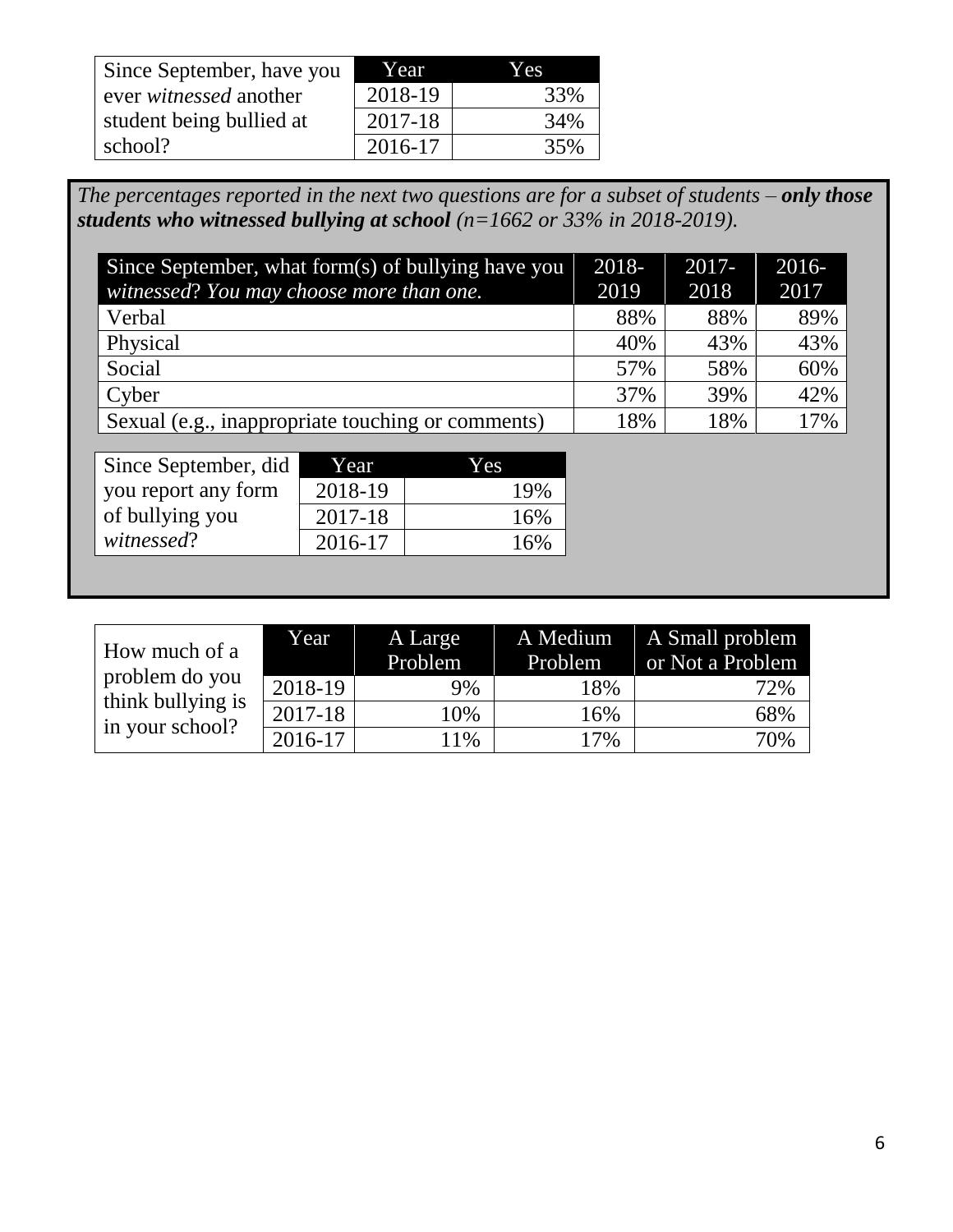

**Safe Schools Department & Educational Research Appendix B3 2017-2018 Safe and Caring Catholic School Climate Survey Elementary Gender Breakdown**

# **A. SCHOOL SAFETY**

| Feel Very safe or Safe:       | Female | Male |
|-------------------------------|--------|------|
| in school                     | 96%    | 95%  |
| in the classroom              | 96%    | 96%  |
| while eating lunch at school  | 94%    | 92%  |
| in the hallways               | 91%    | 90%  |
| in the washrooms              | 86%    | 83%  |
| at sports/after school events | 82%    | 79%  |
| on the stairs/in stairwells   | 84%    | 84%  |
| travelling to and from school | 77%    | 77%  |
| at dismissal time             | 91%    | 92%  |
| during indoor recess          | 93%    | 92%  |
| outside during recess         | 81%    | 80%  |

| Activities Witnessed/Experienced in School |        | <b>Never</b> | 1-3 times | 4-6 times |
|--------------------------------------------|--------|--------------|-----------|-----------|
| <b>Physical Violence</b>                   | Female | 23%          | 46%       | 15%       |
|                                            | Male   | 18%          | 43%       | 17%       |
|                                            | Female | 93%          | 6%        | 1%        |
| Drug Use                                   | Male   | 93%          | 5%        | 1%        |
| Conflict because of race                   | Female | 65%          | 26%       | 5%        |
|                                            | Male   | 67%          | 23%       | 4%        |
| <b>Verbal Abuse</b>                        | Female | 20%          | 33%       | 18%       |
|                                            | Male   | 21%          | 32%       | 16%       |
|                                            | Female | 89%          | 8%        | $1\%$     |
| <b>Gang Activity</b>                       | Male   | 88%          | 9%        | $1\%$     |
|                                            | Female | 86%          | 12%       | 1%        |
| Weapons                                    | Male   | 86%          | 12%       | 1%        |
| Theft, stealing                            | Female | 60%          | 30%       | 6%        |
|                                            | Male   | 58%          | 30%       | 6%        |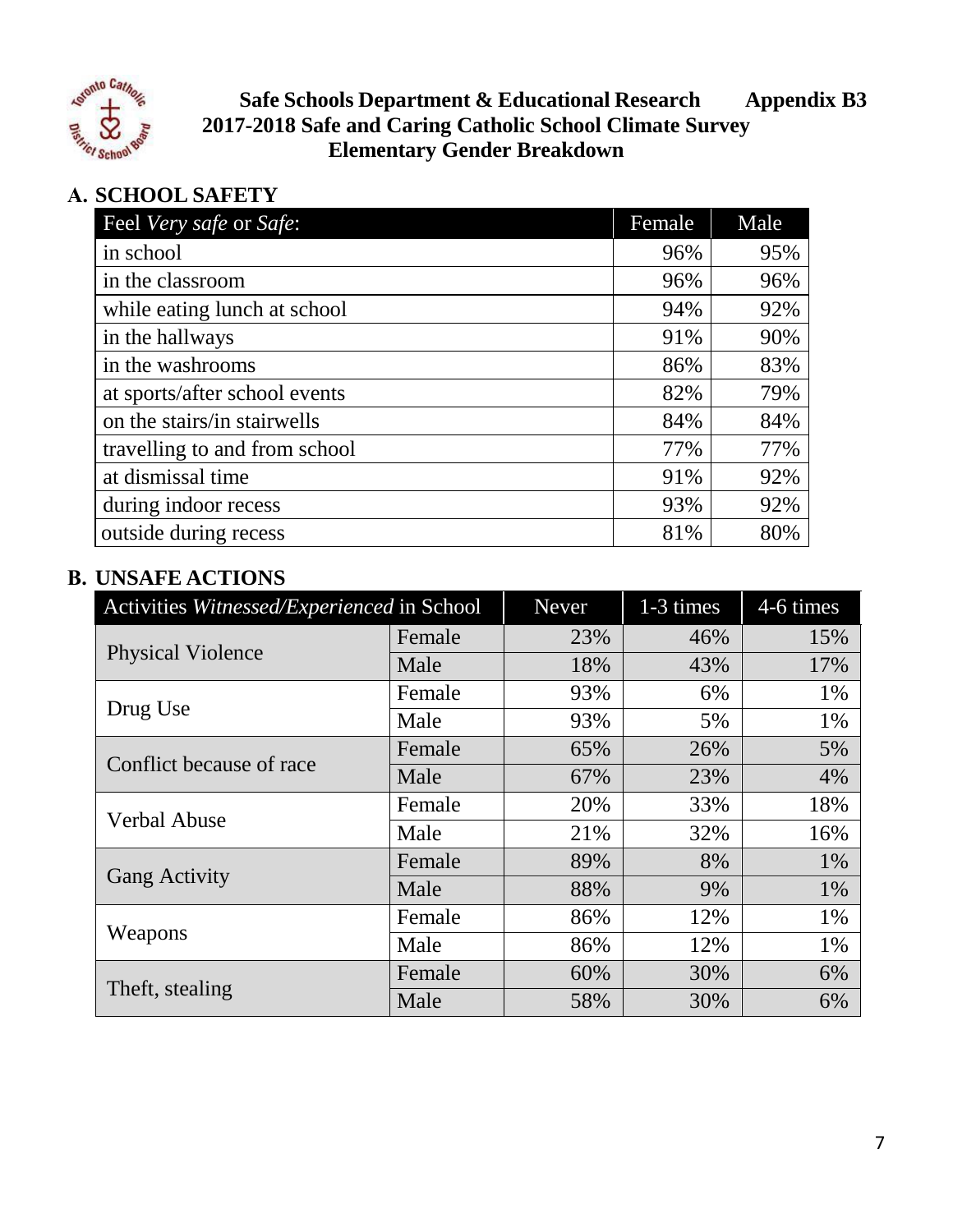| Activities Witnessed/Experienced in School |        | Never. | $1-3$ times | 4-6 times |
|--------------------------------------------|--------|--------|-------------|-----------|
| Harassment based on sexual                 | Female | 80%    | 14%         | 3%        |
| orientation (Grade 8 only)                 | Male   | 84%    | 10%         | 2%        |

| Since September, how many   |        |     | Never $\vert$ 2-3 times $\vert$ 4-6 times |    |
|-----------------------------|--------|-----|-------------------------------------------|----|
| times have you been bullied | Female | 65% | 22%                                       | 7% |
| at school?                  | Male   | 69% | 20%                                       | 6% |

*The percentages reported in the next two questions are for a subset of students – only those students who experienced being bullied at school (female n = 1849 or 35%; male n = 1670 or 31% in 2018-2019).*

| Since September, in what way(s) have you been bullied at<br>school? You may choose more than one |        |     |     | Female | Male |
|--------------------------------------------------------------------------------------------------|--------|-----|-----|--------|------|
| Verbal                                                                                           |        |     |     | 86%    | 85%  |
| Physical                                                                                         |        |     |     | 26%    | 46%  |
| Social                                                                                           |        |     |     | 50%    | 37%  |
| Cyber                                                                                            |        |     |     | 21%    | 13%  |
| Sexual (e.g. in appropriate touching or comments)<br>(Grade 8 only)                              |        |     |     | 15%    | 11%  |
|                                                                                                  |        |     |     |        |      |
| Since September, have you told                                                                   |        | Yes |     |        |      |
| another person about <i>being</i>                                                                | Female |     | 69% |        |      |
| bullied?                                                                                         | Male   |     | 65% |        |      |

| Since September, have you  |        | Yes |
|----------------------------|--------|-----|
| seen another student being | Female | 62% |
| bullied at school?         | Male   | 57% |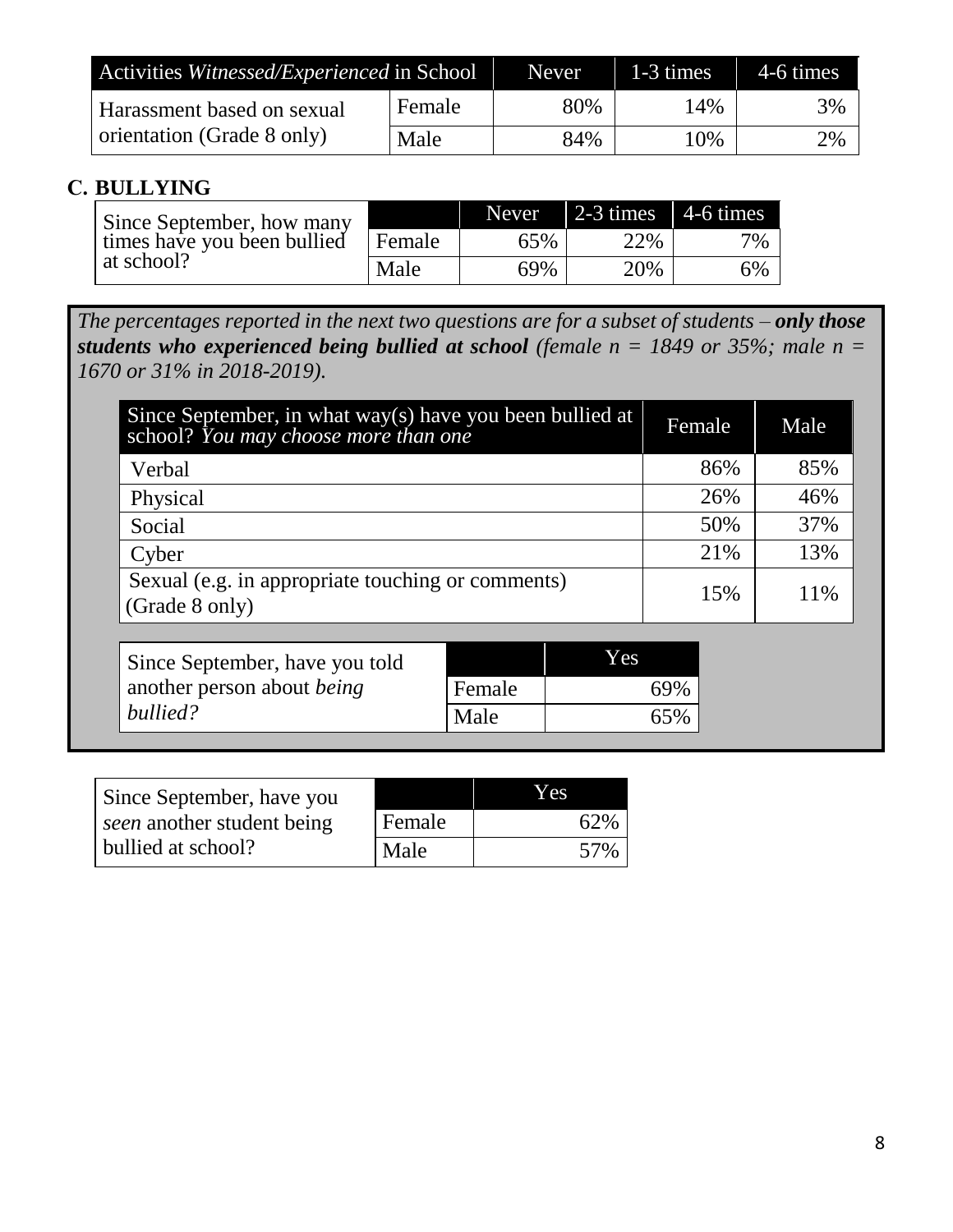*The percentages reported in the next two questions are for a subset of students – only those students who witnessed bullying at school (female n = 3245 or 62%; male n = 3015 or 57% in 2018-2019).*

| Since September, what form(s) of bullying have you<br>witnessed? You may choose more than one | Female | Male |
|-----------------------------------------------------------------------------------------------|--------|------|
| Verbal                                                                                        | 91%    | 89%  |
| Physical                                                                                      | 59%    | 65%  |
| Social                                                                                        | 65%    | 51%  |
| Cyber                                                                                         | 31%    | 24%  |
| Sexual (e.g. in appropriate touching or comments)<br>(Grade 8 only)                           | 18%    | 15%  |

| Since September, did you |        | Yes |
|--------------------------|--------|-----|
| tell anyone about the    | Female | 66% |
| bullying you saw?        | Male   | 61% |

| How much of a<br>problem do you |        | A Large problem | A Medium<br>problem | A Small problem<br>or Not a problem |
|---------------------------------|--------|-----------------|---------------------|-------------------------------------|
| think bullying is               | Female | 15%             | 29%                 | 54%                                 |
| in your school?                 | Male   | 15%             | 25%                 | 58%                                 |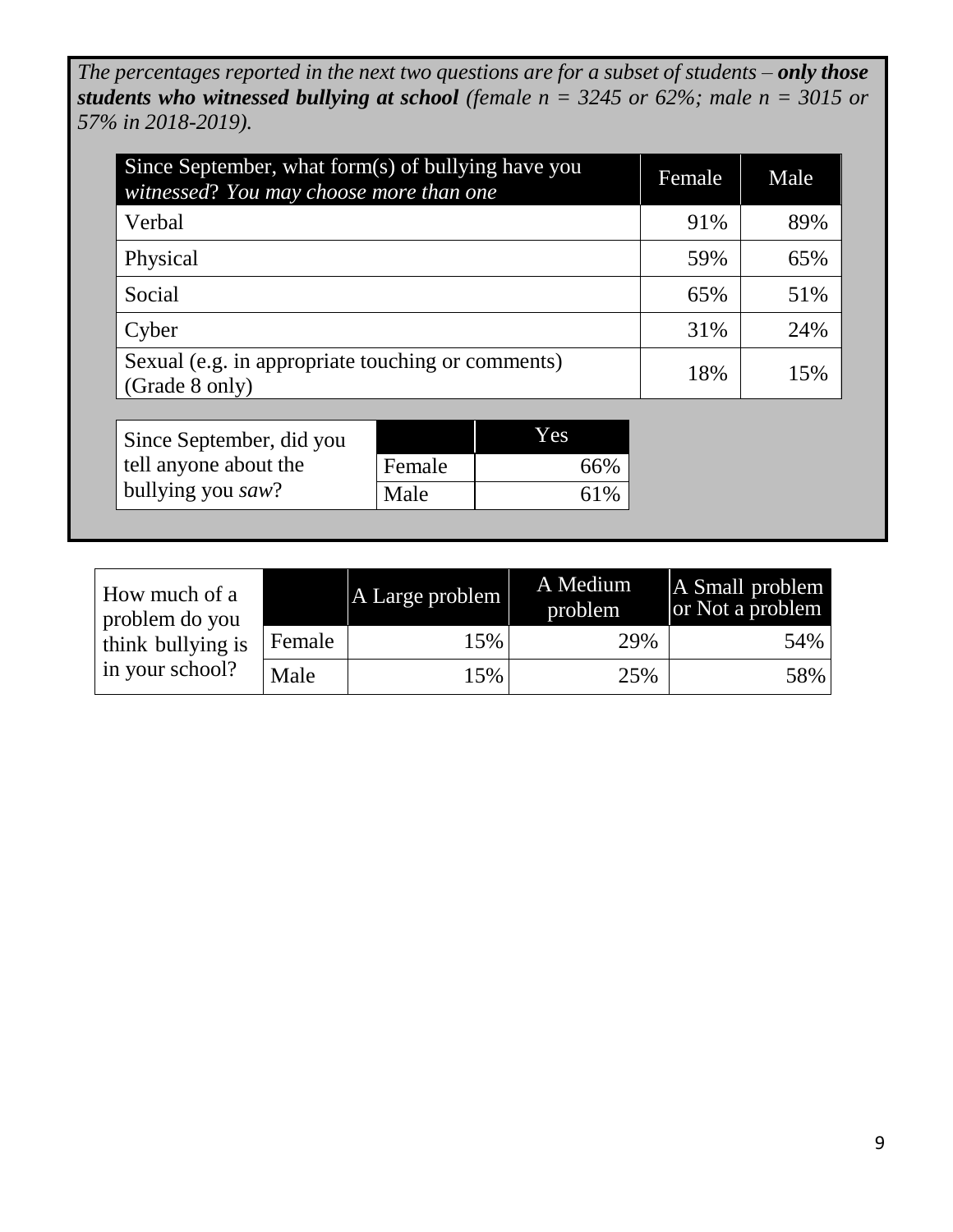

**Safe Schools Department & Educational Research Appendix B4 2018-2019 Safe School Survey Secondary Gender Breakdown**

# **A. SCHOOL SAFETY**

| Feel Very Safe or Safe        | Female | Male |
|-------------------------------|--------|------|
| in school                     | 94%    | 91%  |
| in the classroom              | 96%    | 95%  |
| in the cafeteria/lunch time   | 91%    | 91%  |
| in the hallways               | 90%    | 90%  |
| in the washrooms              | 89%    | 79%  |
| at sports/after school events | 94%    | 94%  |
| on the stairs/in stairwells   | 91%    | 91%  |
| travelling to and from school | 83%    | 88%  |
| at dismissal time             | 91%    | 92%  |
| in the parking lot            | 80%    | 83%  |

| Activities Witnessed/Experienced in School |        | Never | 1-3 times | 4-6 times |
|--------------------------------------------|--------|-------|-----------|-----------|
|                                            | Female | 64%   | 31%       | 3%        |
| <b>Physical Violence</b>                   | Male   | 50%   | 40%       | 5%        |
|                                            | Female | 57%   | 25%       | 7%        |
| Drug Use                                   | Male   | 60%   | 21%       | 6%        |
| <b>Inter-racial Conflicts</b>              | Female | 73%   | 21%       | 3%        |
|                                            | Male   | 73%   | 19%       | 3%        |
| <b>Verbal Abuse</b>                        | Female | 41%   | 37%       | 10%       |
|                                            | Male   | 40%   | 29%       | 10%       |
|                                            | Female | 84%   | 11%       | 2%        |
| <b>Gang Activity</b>                       | Male   | 78%   | 14%       | 3%        |
|                                            | Female | 88%   | 10%       | 1%        |
| Weapons                                    | Male   | 78%   | 17%       | 3%        |
| Theft                                      | Female | 72%   | 22%       | 3%        |
|                                            | Male   | 71%   | 21%       | 4%        |
|                                            | Female | 82%   | 14%       | 2%        |
| <b>Relationship Violence</b>               | Male   | 79%   | 17%       | 2%        |
| Harassment based on sexual                 | Female | 84%   | 12%       | 2%        |
| orientation                                | Male   | 82%   | 11%       | 2%        |
| Alcohol Use                                | Female | 83%   | 12%       | 2%        |
|                                            | Male   | 83%   | 11%       | 3%        |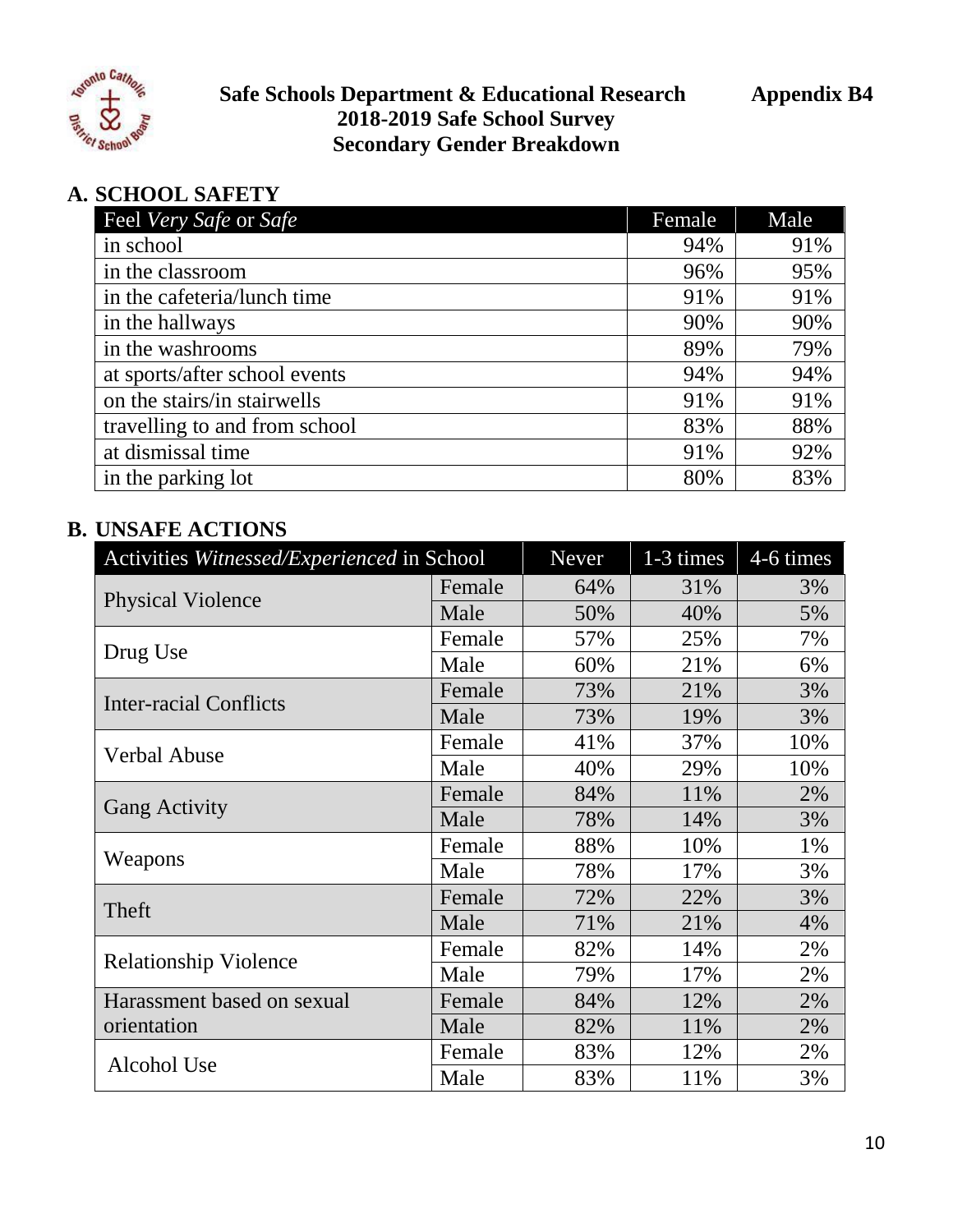| Since September, how often |        |     | Never   1-3 times   4-6 times |       |
|----------------------------|--------|-----|-------------------------------|-------|
| have you been bullied?     | Female | 86% | 11%                           | $1\%$ |
|                            | Male   | 87% | 9%                            | $1\%$ |

*The percentages reported in the next two questions are for a subset of students – only those students who experienced being bullied at school (female n = 390 or 14%; male n = 299 or 13% in 2018-2019).*

| Since September, what form(s) of bullying have you<br>experienced? Choose all that apply. |                |     | Female     | Male |
|-------------------------------------------------------------------------------------------|----------------|-----|------------|------|
| Verbal                                                                                    |                |     | 85%        | 86%  |
| Physical                                                                                  |                |     | 13%        | 36%  |
| Social                                                                                    |                |     | 58%        | 40%  |
| Cyber                                                                                     |                |     | 30%        | 28%  |
| Sexual (e.g., inappropriate touching or comments)                                         |                |     | 15%        | 21%  |
| Since September, have you told<br>another person about being<br>bullied?                  | Female<br>Male | Yes | 55%<br>42% |      |

| Since September, have you      |        | Yes |
|--------------------------------|--------|-----|
| ever witnessed another student | Female | 32% |
| being bullied at school?       | Male   | 34% |

*The percentages reported in the next two questions are for a subset of students – only those students who witnessed bullying at school (female n = 901 or 32%; male n = 758 or 34% in 2018-2019).*

| Since September, what form(s) of bullying have you<br>witnessed? You may choose more than one. | Female | Male |
|------------------------------------------------------------------------------------------------|--------|------|
| Verbal                                                                                         | 89%    | 87%  |
| Physical                                                                                       | 34%    | 48%  |
| Social                                                                                         | 68%    | 43%  |
| Cyber                                                                                          | 43%    | 30%  |
| Sexual (e.g., inappropriate touching or comments)                                              | 17%    | 20%  |